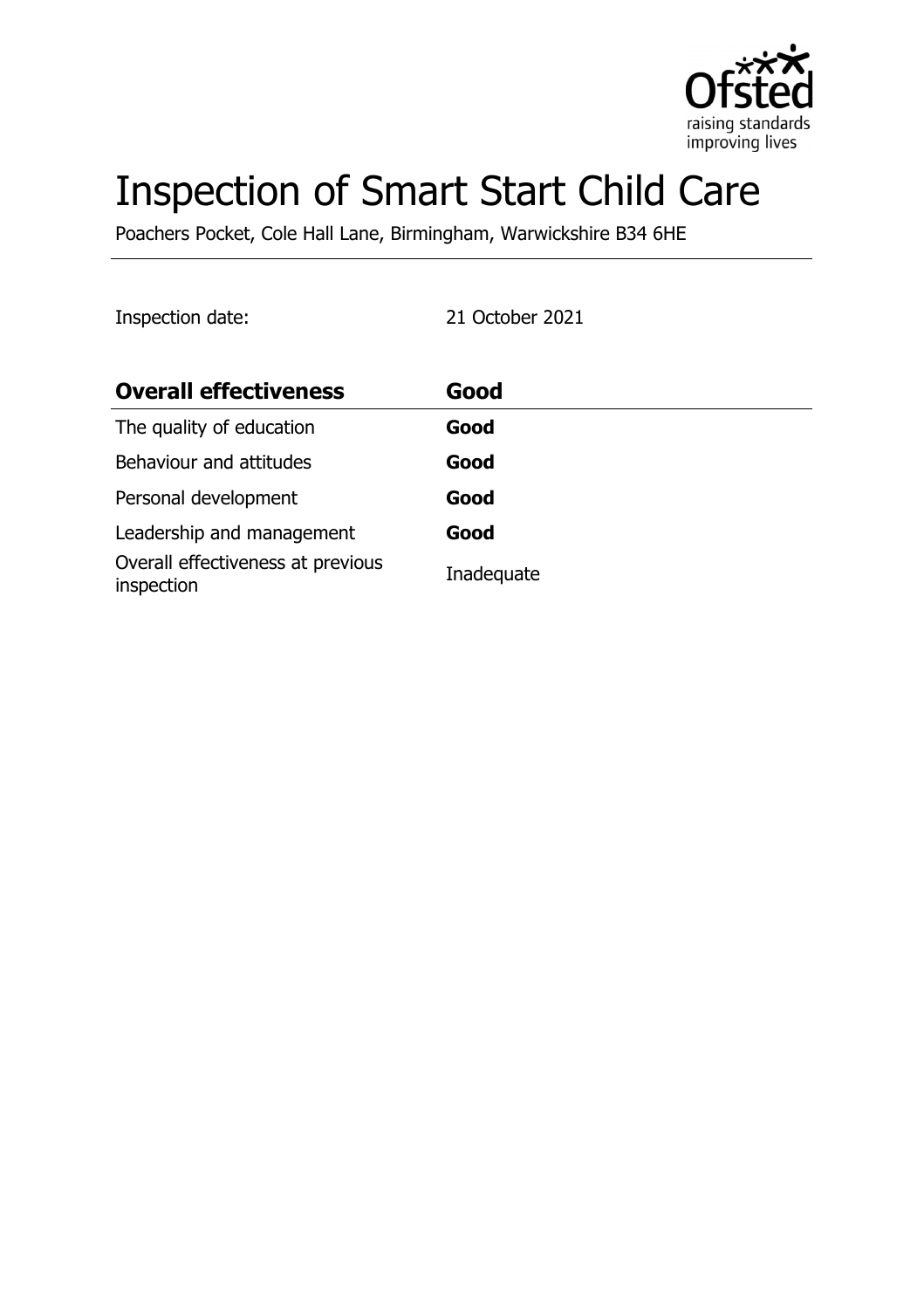

# **What is it like to attend this early years setting?**

## **The provision is good**

Children are happy and content at this welcoming nursery. They demonstrate that they feel safe as they move around and access toys and resources. Children are busy and engaged. They have fun playing with activities laid out for them. Staff have high expectations for behaviour and children behave well. They share and take turns as they play, and older children talk about playing with their friends.

Children are excited about the activities planned that help them to explore their senses. Babies are curious and enjoy making marks as they paint with coloured yoghurt, including tasting it as they paint. Children enjoy the feel of different materials as they scoop out pumpkins and add glitter, pretend insects and jelly. Older children delight in making cups of tea with real teabags. They pour water into the cups and add cucumbers and lemons as they pretend that they are having a tea party.

All children make good progress in their communication and language skills. Children learn about the natural world as they help to feed and care for chickens, a pet rabbit, goldfish and a terrapin. They go for regular walks around the building, collecting leaves and twigs, and play in the well-resourced outdoor area. They also develop an understanding of the wider world as they learn about Black history and celebrate Halloween.

## **What does the early years setting do well and what does it need to do better?**

- Staff observe and assess children's learning. They plan the environment and spend time with children to help build on what they already know. Activities have a clear learning intention and help children to progress. However, on occasion, staff do not plan enough opportunities for the children to play independently and develop their own ideas.
- Staff understand the importance of developing children's language and communication skills. They ensure that children engage in meaningful conversations that build on their knowledge. For example, staff encourage children to think about the effect of sugar on their teeth, and children say, 'Too much sugar causes cavities'. The nursery has a good range of books accessible to children, and they enjoy exploring musical instruments. However, staff do not make the best use of spontaneous occasions during the day to further develop children's fondness for books and singing.
- Staff role model the behaviour they expect from children and speak to each other with manners and respect. They offer praise and encouragement and help children to make positive choices as they play. Children use good manners and help to tidy up, including scraping their plates when they have finished eating. Children are provided with a range of healthy and nutritious food throughout the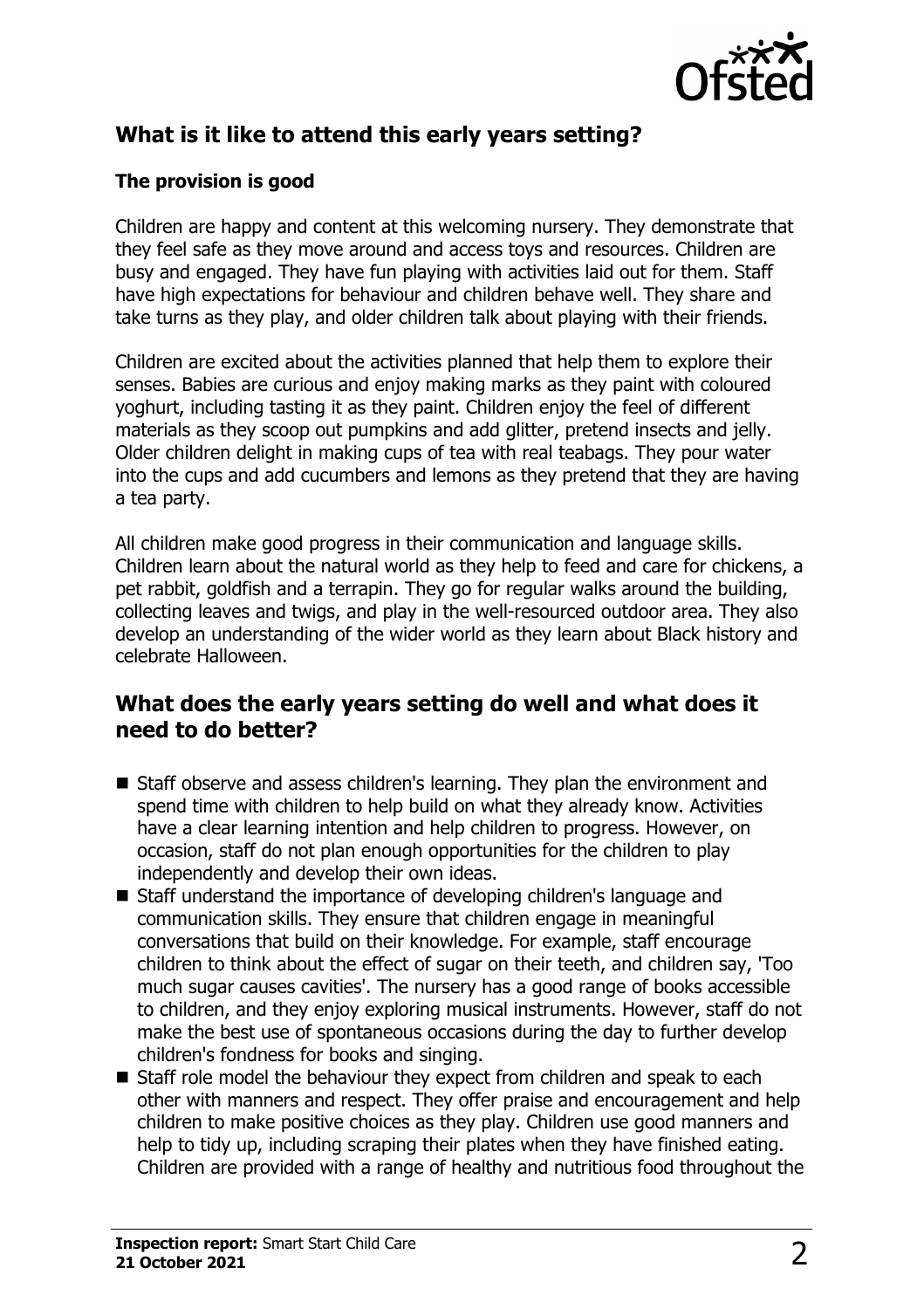

day. They are able to experience food from around the world, including Asian, Caribbean and African cuisines, prepared by a passionate chef.

- $\blacksquare$  Staff care for children in a spacious and stimulating environment. The premises are safe and secure. Staff risk assess the environment regularly to ensure that it is safe for children as they move around. Children have daily opportunities to promote their physical development. In the fenced play area, they ride wheeled toys, use the large climbing frame and pretend they are going to sea in the pirate ship.
- $\blacksquare$  Staff support children with special educational needs and/or disabilities extremely well. They work with external professionals and parents to plan targets for these children. Staff use children's learning styles and interests to work with them to help them achieve these targets.
- $\blacksquare$  Partnerships with parents are good. During the COVID-19 pandemic restrictions, staff kept in regular touch with families and provided a range of ideas for them to help with their children's learning at home. Parents state that their children are happy and settled at the nursery. They acknowledge the achievements that their children are making, particularly in their behaviour, communication and language development. Staff keep parents updated about their children's daily routines and learning verbally and via online journals. Parents say that the staff are 'brilliant' and they would not send their children anywhere else.
- $\blacksquare$  The manager maintains regular supervision of staff and monitors their practice. She recognises the impact of COVID-19 on her team and places a high importance on children's and staff's well-being.

## **Safeguarding**

The arrangements for safeguarding are effective.

All staff have a good knowledge of the setting's safeguarding policy and keep their training up to date. They know how to identify the signs and symptoms that might cause them concerns about a child's welfare. Staff know what to do if they have any concerns about a child and understand the procedures to follow. Robust recruitment procedures are in place to ensure that all staff are suitable to work with children and hold relevant qualifications, including paediatric first aid. The manager and staff put in place effective procedures, indoors and outdoors, to deploy staff effectively so that children are well supervised and cared for.

## **What does the setting need to do to improve?**

#### **To further improve the quality of the early years provision, the provider should:**

- $\blacksquare$  ensure that staff plan enough opportunities for the children to play independently to develop their own ideas
- $\blacksquare$  support staff so they provide more spontaneous occasions throughout the day to further develop children's fondness for books and singing.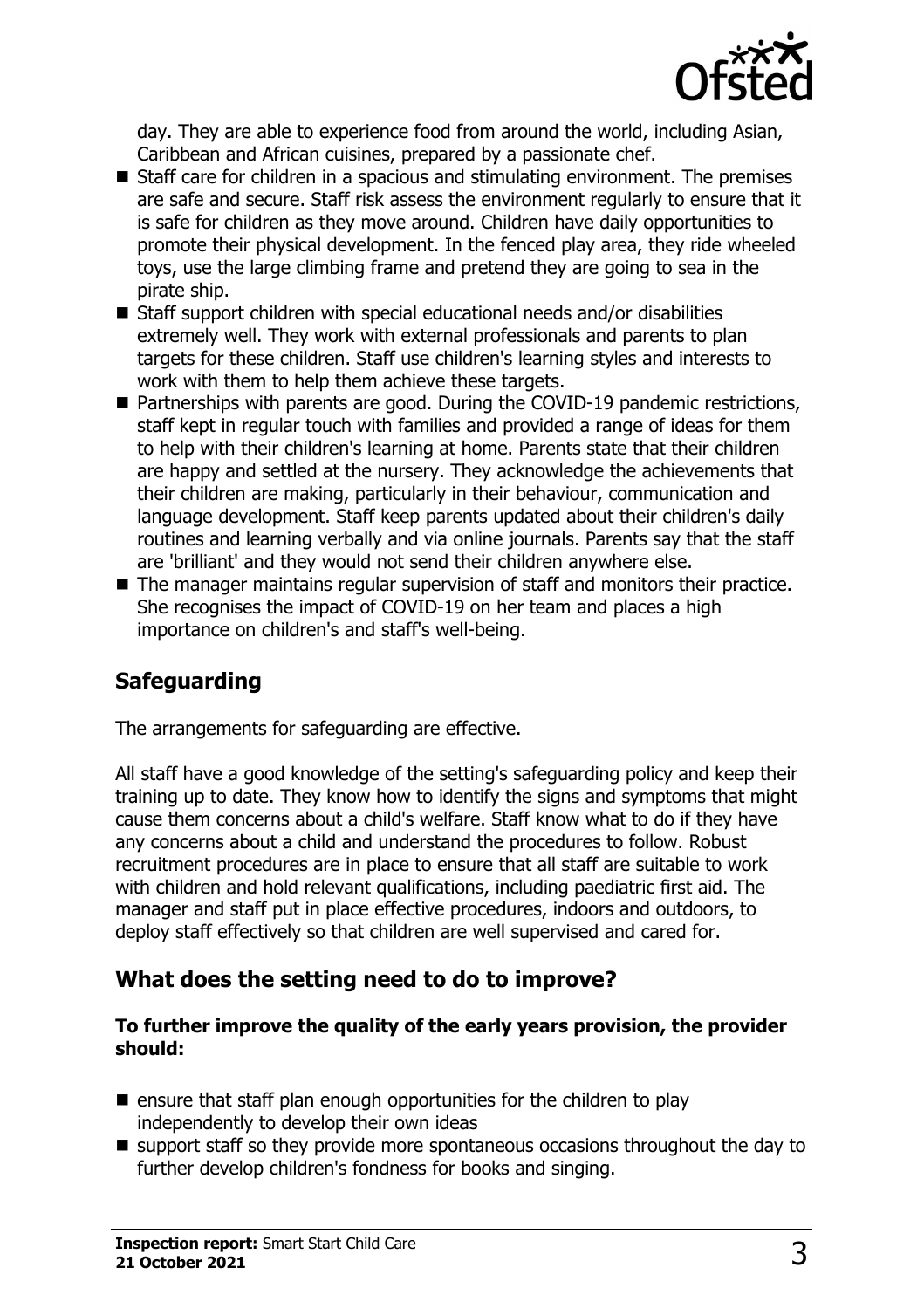

| <b>Setting details</b>                         |                                                                                      |
|------------------------------------------------|--------------------------------------------------------------------------------------|
| Unique reference number                        | 2497735                                                                              |
| <b>Local authority</b>                         | Birmingham                                                                           |
| <b>Inspection number</b>                       | 10131122                                                                             |
| <b>Type of provision</b>                       | Childcare on non-domestic premises                                                   |
| <b>Registers</b>                               | Early Years Register, Compulsory Childcare<br>Register, Voluntary Childcare Register |
| Day care type                                  | Full day care                                                                        |
| Age range of children at time of<br>inspection | $1$ to $4$                                                                           |
| <b>Total number of places</b>                  | 105                                                                                  |
| Number of children on roll                     | 60                                                                                   |
| Name of registered person                      | <b>Smart Start Child Care Ltd</b>                                                    |
| Registered person unique<br>reference number   | 2497734                                                                              |
| Telephone number                               | 0121 582 1400                                                                        |
| Date of previous inspection                    | 22 November 2019                                                                     |

## **Information about this early years setting**

Smart Start Child Care registered in 2018 and is situated in Birmingham. It opens from Monday to Friday, all year round. Sessions are from 7am until 7pm. The nursery provides funded early education for children aged three and four years. It employs 14 members of childcare staff. All staff hold appropriate early years qualifications from level 3 to level 6.

## **Information about this inspection**

#### **Inspector**

Jennifer Turner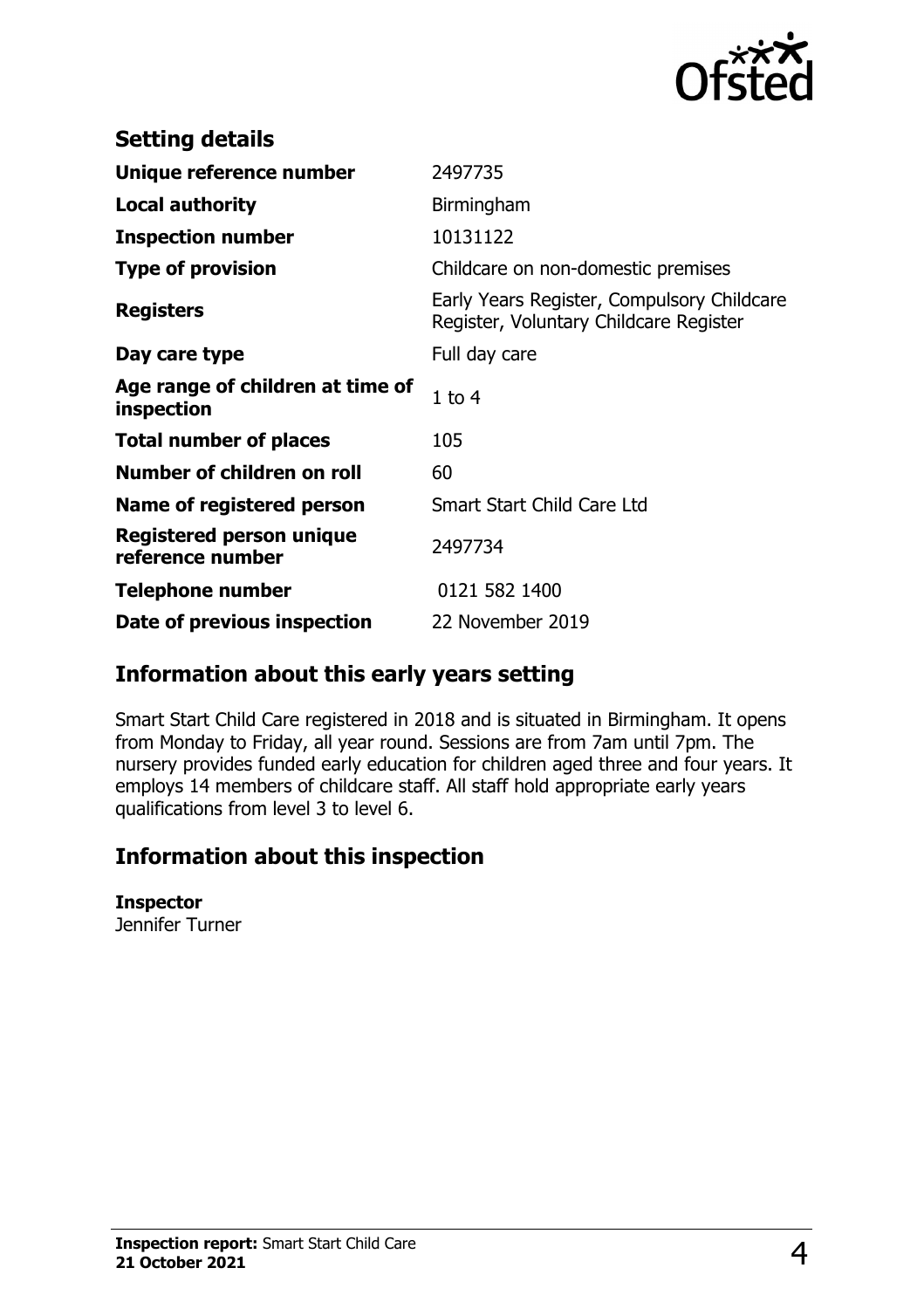

### **Inspection activities**

- $\blacksquare$  This was the first routine inspection the nursery received since the COVID-19 pandemic began. The inspector discussed the impact of the pandemic with the manager and has taken that into account in their evaluation of the nursery.
- $\blacksquare$  The manager joined the inspector on a learning walk and talked to the inspector about their curriculum and what they want children to learn.
- $\blacksquare$  The inspector observed the quality of education being provided, indoors and outdoors, and assessed the impact that this was having on children's learning.
- $\blacksquare$  The inspector spoke to children and staff during the inspection.
- $\blacksquare$  The manager and the inspector carried out a joint observation of an activity.
- $\blacksquare$  The inspector took account of the views of parents spoken to on the day.
- The inspector looked at relevant documents and reviewed evidence of the suitability of staff working in the nursery.

We carried out this inspection under sections 49 and 50 of the Childcare Act 2006 on the quality and standards of provision that is registered on the Early Years Register. The registered person must ensure that this provision complies with the statutory framework for children's learning, development and care, known as the early years foundation stage.

If you are not happy with the inspection or the report, you can [complain to Ofsted](http://www.gov.uk/complain-ofsted-report).